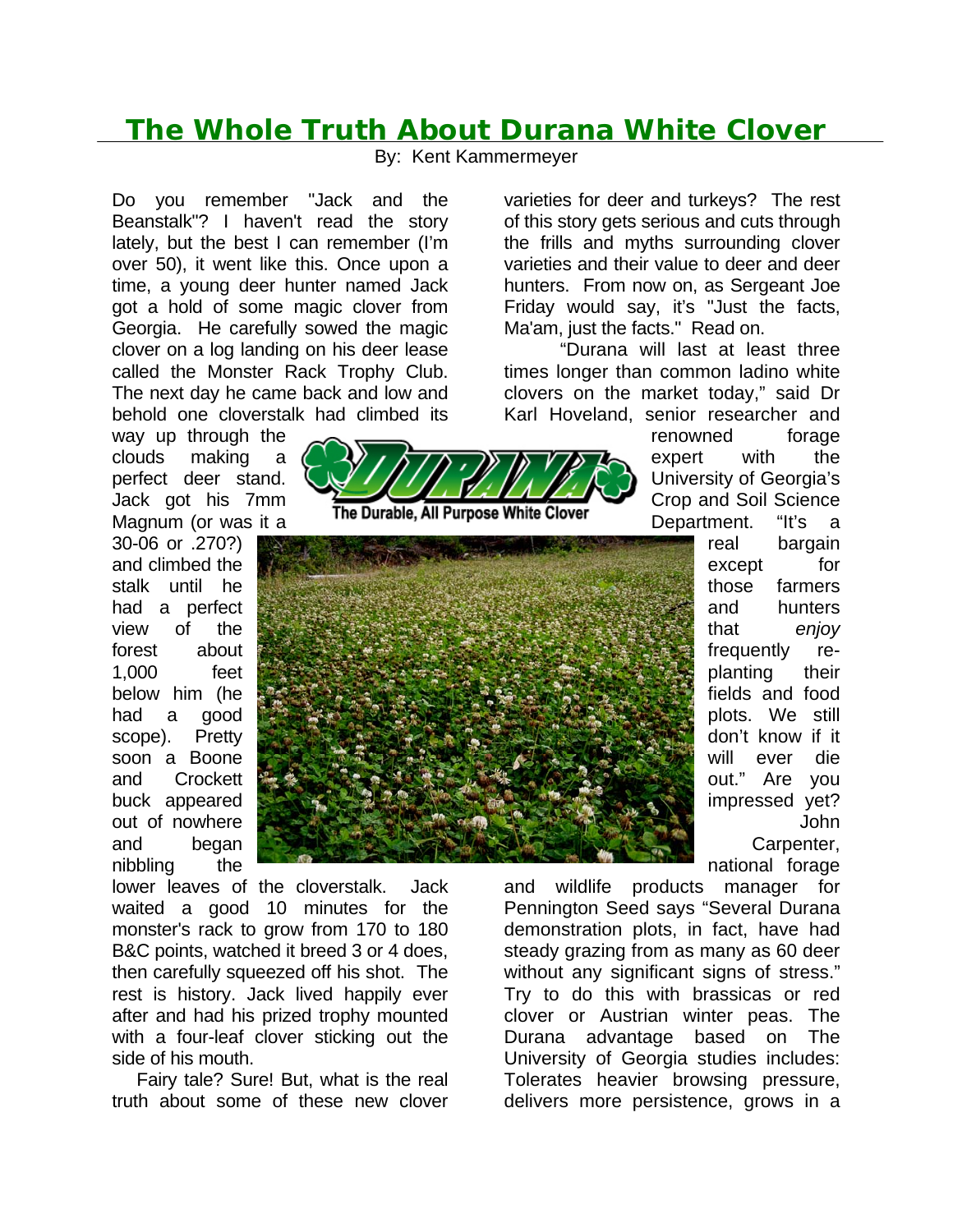lower pH soil, delivers more stolon density (runners) and low leaf growth, and competes aggressively with grasses and weeds.

There has long been a need for a persistent, productive, long-lived clover that is highly competitive in a mixed stand with perennial grasses or other aggressive plants including weeds. Along comes Durana white clover, the product of Dr. Joe Bouton, renowned plant breeder formerly at the University of Georgia (currently with the Noble Foundation in Oklahoma). To improve grazing tolerance of white clover, he collected "native ecotypes" that had survived many years of hot dry summers, heavy grazing and trampling in several Georgia locations. Plants were subjected to heavy, continuous grazing with grass competition, productive survivors were crossed and a promising entry called GA43 (later named Durana) was increased for further development. Durana is an intermediate white clover that has smaller leaves than taller ladino clovers but produces many more runners or stolons, which allow aggressive spreading and excellent grazing tolerance. Durana also flowers profusely for long periods making it a more dependable re-seeder if that seed bank is ever needed.

 In performance tests at UGA Experiment Stations, Durana (3200 lbs/acre dry weight forage yield) was not as productive as Regal ladino (4200 lbs/acre) during the establishment year but caught up to it in year two with both producing close to 4,000 lbs/acre dry weight. Both produced two to five tons of forage per year at 25-30% protein levels and up to 80% digestibility (indicating lack of non-digestible cellulose). The difference is that Regal

faded from perennial grasses in a few years (survival 17%) while Durana increased its original stand coverage (133%) and persisted for five years or more! I have had experience with Durana for over four years now since we have been experimenting with it on Northeast Georgia Wildlife Management Areas before the seed was available commercially. Most of those three and four year old stands still survive today. I don't know about you but I vote for replanting my clover stands once every five years instead of every year or every other year! I prefer managing food plots with a mower rather than a plow.

 This cool season perennial legume is adapted in the Southeast, Northeast and Mid-west on all soils except deep sands. It is also adapted to the Pacific Northwest and Rocky Mountain regions (where rainfall is adequate).

 University of Georgia (UGA) agronomists are in their seventh year of Durana field tests, noting unrivaled persistence where Durana is mixed with fungus-infected (toxic) fescue. UGA deer researchers completed a 1½ year field test at three locations testing Durana production, palatibility and deer use. Results indicated forage production, utilization and standing crops of Durana and Regal were similar throughout the study except during year two when Durana surpassed Regal in production in two of three locations. In Georgia, standing crop of Durana was good all 12 months (after establishment) in the south but not in December and January in the north. High production of Durana occurred in March, April and May and again in September, October and November. Fall-planted Durana was slow to produce for two to three months as it was establishing its strong root





*Pennington Seed is a company of Central Garden & Pet*